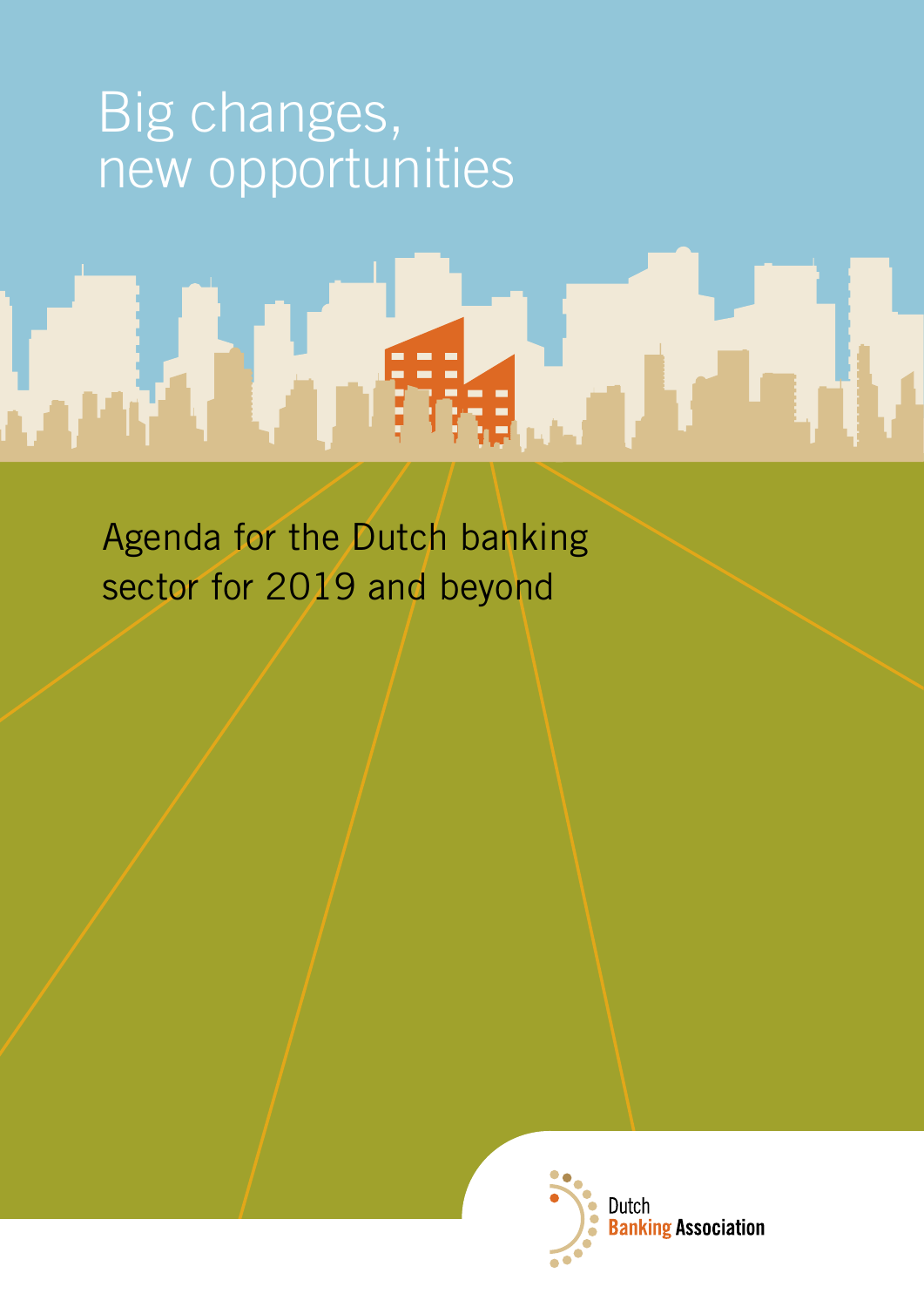# Foreword

We are pleased to present the medium-term agenda of the Dutch Banking Association. The banking sector has undergone unprecedented changes in the past 10 years. Not only in respect of higher capital buffers and more risk management or more customer-friendly products, but also in terms of culture and conduct.

The Dutch banking sector is in a much stronger position than it was 10 years ago. In terms of core capital (known in the industry as CET1), the buffers of Dutch banks have on average at least doubled since 2007. According to De Nederlandsche Bank, the relationship between the banking sector and the economy has also become healthier – the total assets of banks now amount to 336% of GDP – and especially the major banks have become more efficient.

At the same time, the banks face many new challenges and responsibilities. Large changes such as increasing digitalisation are bringing new players to the market and providing new opportunities for further improving customer service. The banks want to support consumers and businesses with good services. The financing of the transition to a more sustainable economy is an issue requiring special attention. The banks can also encourage their business customers to operate in a more environmentally friendly way.

There are also still areas where improvement is needed. The banks have to strengthen their role as gatekeepers for the financial system where necessary. The public-private cooperation in the exchange of information that is needed can be improved. Prevention of and combating financial and economic criminality should be a priority for the banks. The reputation of the banking sector is very gradually recovering. But there is still much to do in this respect, as shown by the regularly flaring discussions of remuneration at the banks.

A dynamic banking sector is important as a platform for finance and information. Every day, the banks have to show that they are improving their services and are deserving of trust. The sector has set itself the target of achieving a high score on ethical, sustainable and efficient customer service. We want to be a sector that contributes to the stability of the financial system and to sustainable economic growth and prosperity.

*Chris Buijink President of the Dutch Banking Association*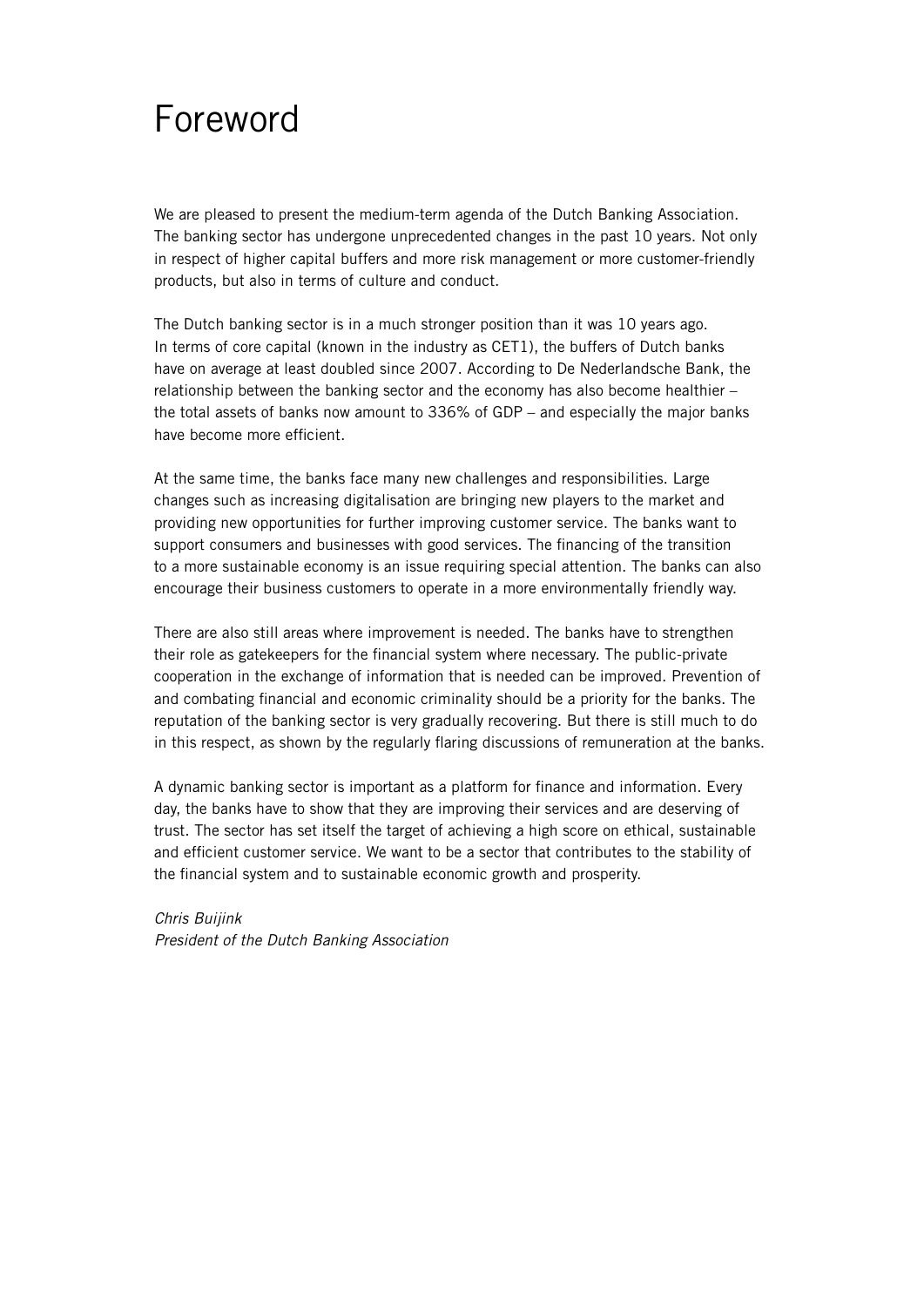# **Contents**

# Part I **Where is the sector now?**

| • Size and resilience of the sector                                                                                                            | 5                    |
|------------------------------------------------------------------------------------------------------------------------------------------------|----------------------|
| • Payments and savings                                                                                                                         | 9                    |
| • Housing                                                                                                                                      | 11                   |
| • Lending to businesses                                                                                                                        | 11                   |
| • Security and confidence                                                                                                                      | 12 <sup>°</sup>      |
| Part 2 What are our challenges?<br>• Regulation and self-regulation<br>• The Netherlands in Europe<br>Digitalisation<br>• Employment practices | 14<br>15<br>16<br>17 |

# Part 3 **Our contribution to social themes**

| • Sustainability           | 19 |
|----------------------------|----|
| • Digital banking          | 20 |
| • Security                 | 21 |
| • Consumers                | 22 |
| Entrepreneurs<br>$\bullet$ | 23 |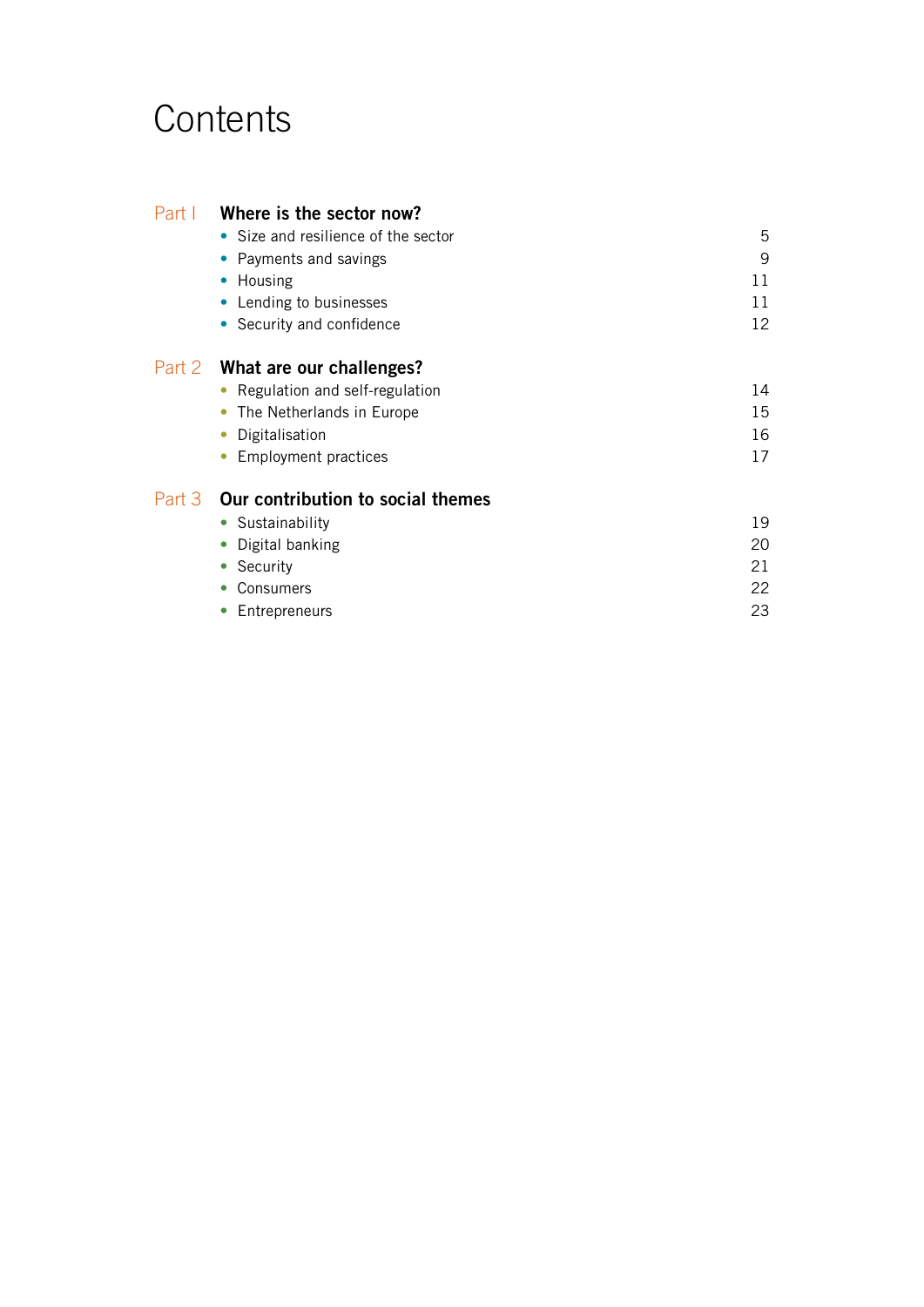# Where is the sector now?

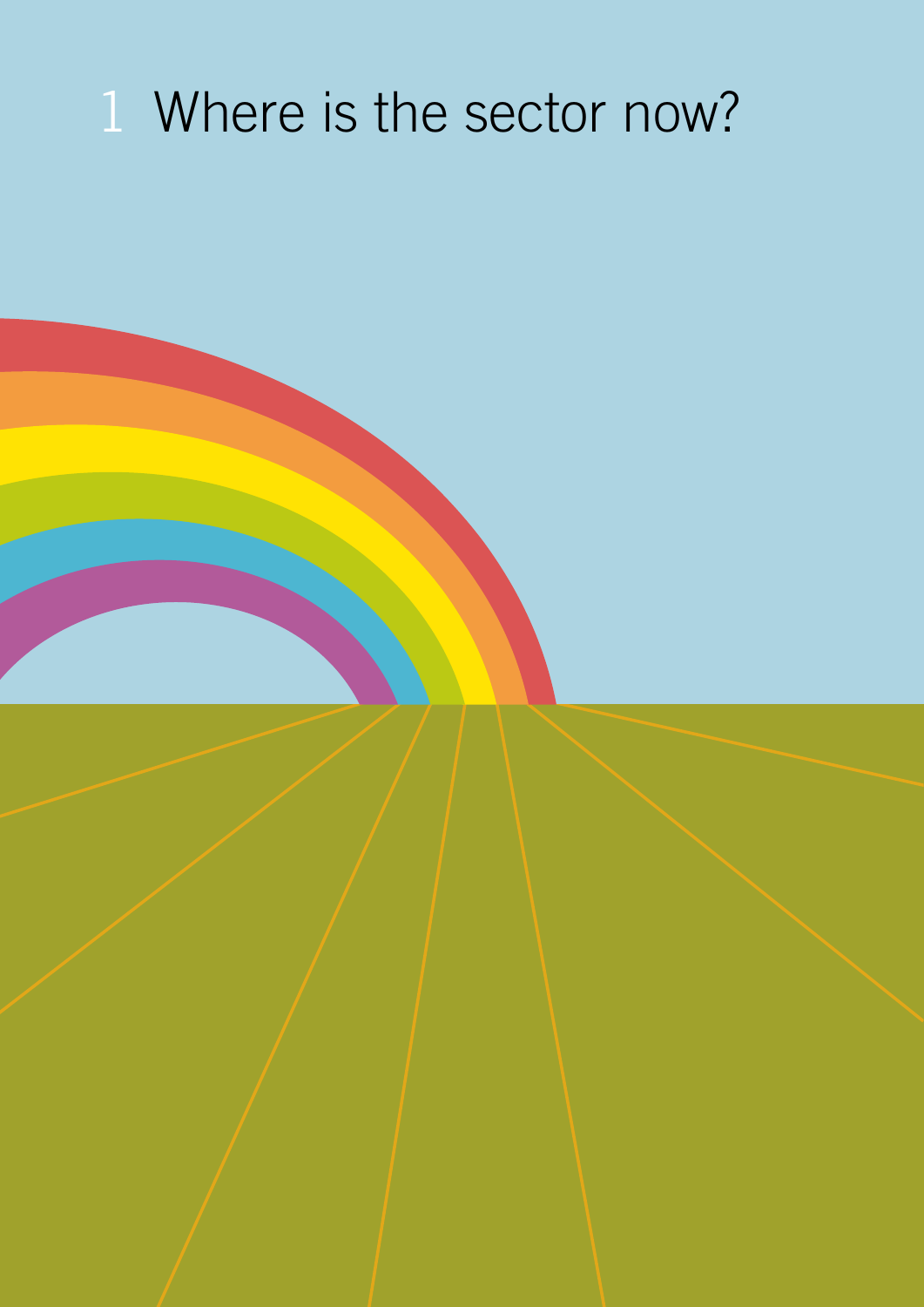The Dutch banking sector is an essential part of the economy. Households entrust their savings to the banks, which in turn lend this money to citizens and businesses. The Dutch banking sector is a large player in the hedging of all kinds of risks by businesses, such as currency and interest rate risk, and plays a major role in the foreign operations of Dutch companies through the financing of exports and investments. The Dutch banks are also the largest providers of finance for the Dutch housing market. We will first present a snapshot of the sector and then ask: where is the sector at the beginning of 2019?

# **Size and resilience of the sector**

#### **Small decline in the number of banks**

The number of banks in the Netherlands declined slightly last year. In 2018, there were a total of 76 banks in the Netherlands. Around a third of the number of banks are located in the Netherlands and – in relevant cases – have a Dutch parent (24 'Dutch' banks). There are 52 foreign banks operating in the Netherlands. The number of banks has declined slightly since 2010.



#### Number of banks in the Netherlands

#### **Dutch banks serve the Dutch market**

The Dutch domestic economy is served mainly by the Dutch banks. The many foreign banks operating in the Netherlands focus mainly on facilitating international trade relations with companies in the country where their head office is located. The Dutch banks are also very active in other countries, partly because the Netherlands has a very open economy.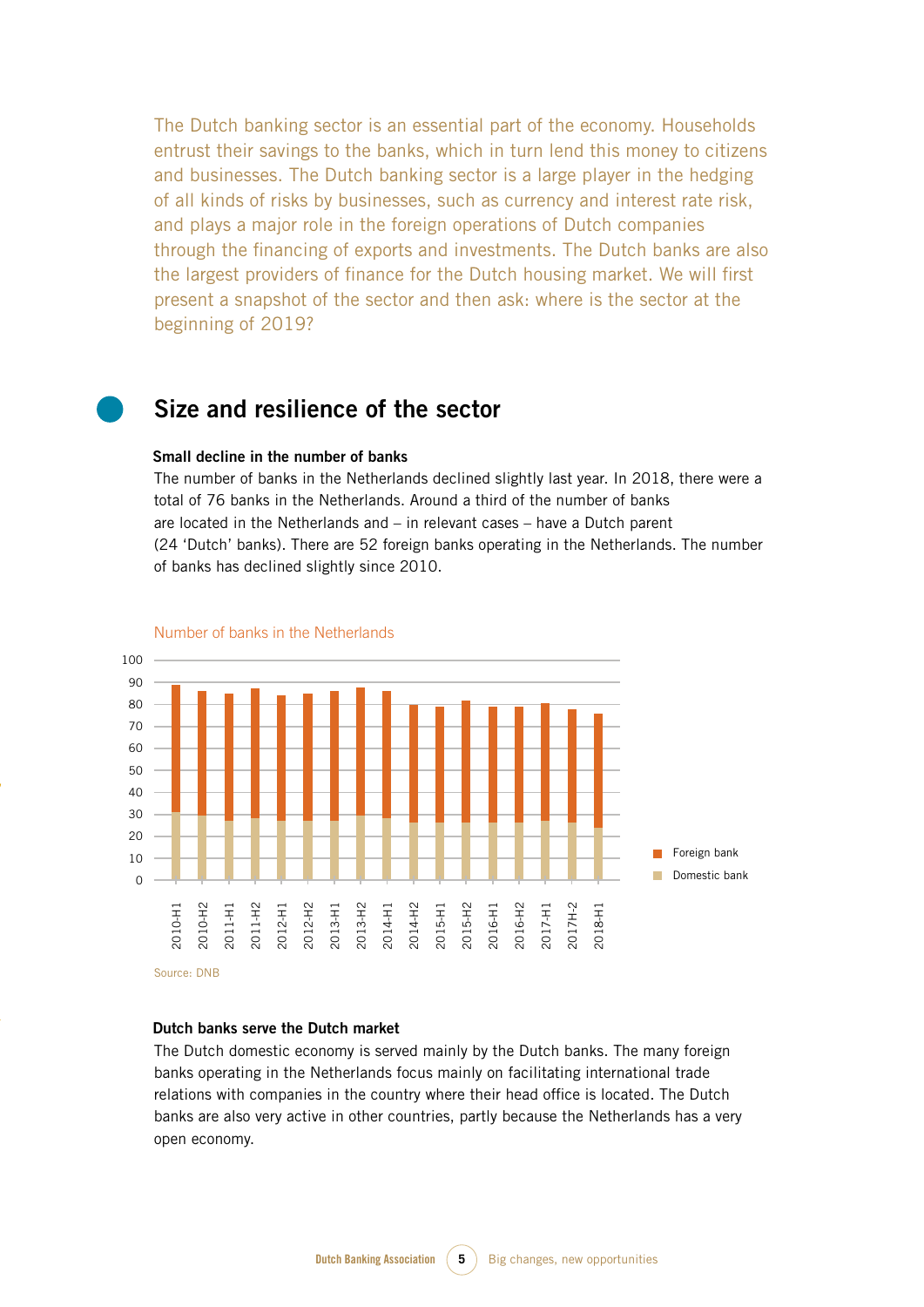

#### Total assets of Dutch and foreign banks in the Netherlands

#### **Total assets**

The economy has grown by more than 11% since 2013, but the total assets of the Dutch banking sector have remained at the same level in billions since that time. Accordingly, the role of other financiers has become more important for the growth of the economy. At the beginning of 2008, total assets stood at 550% of GDP, but this has declined to 336% in 2018.



Total assets of Dutch banks as % of GDP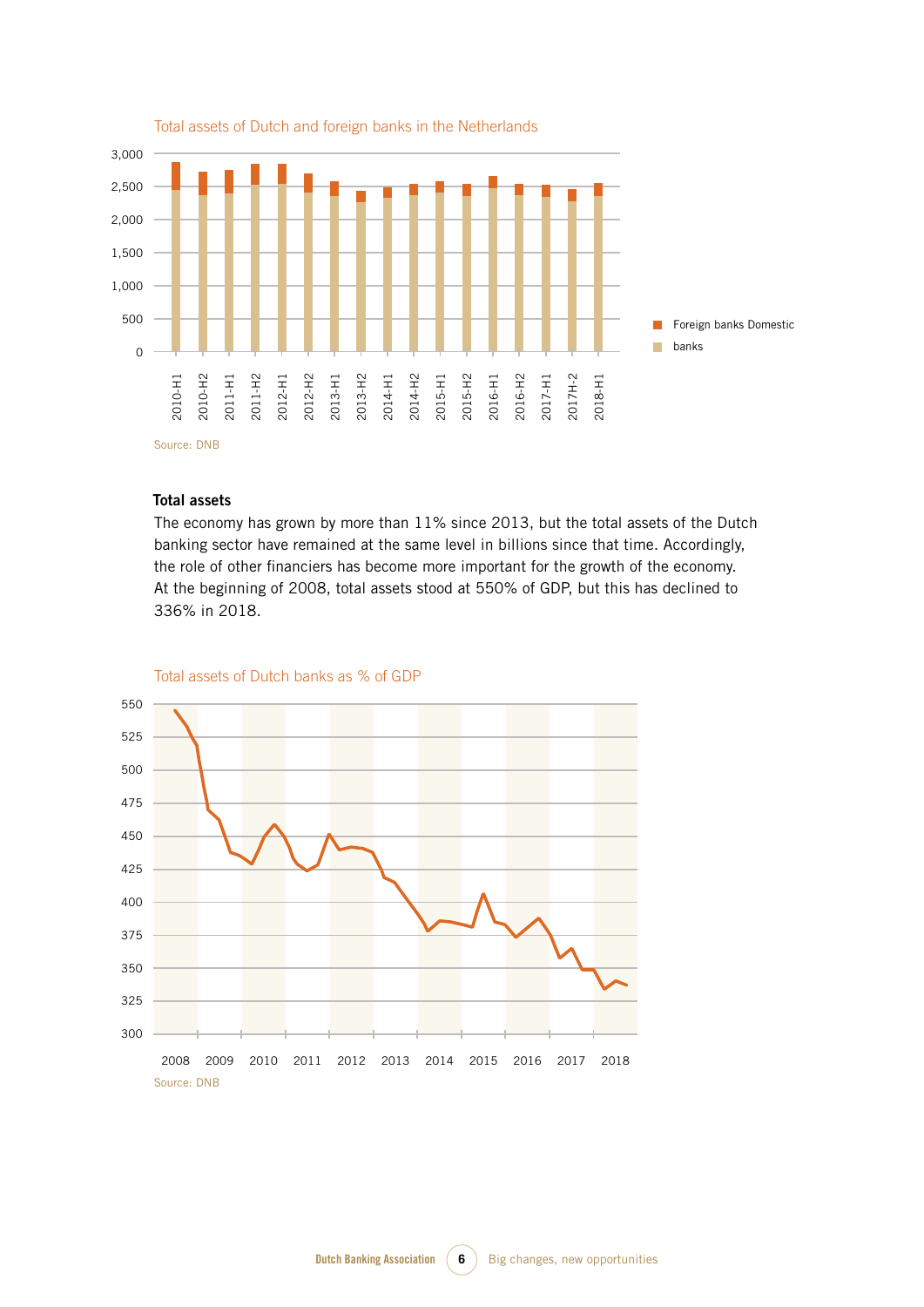#### **Mainly retail customers and businesses**

The composition of the balance sheet shown below shows that lending to households and businesses are the largest items. In total, more than 60% of the total assets is lent to retail and business customers. Loans in other countries account for roughly half of the balance sheet.



#### Total loans by Dutch banks by counterparty

Source: DNB

#### **Less risk, higher buffers**

10 years after the crisis, the relative loans on the balance sheets have declined, banks have less risk in their balance sheets and their buffers have increased. This is shown in the figure below, which shows the levels of 'Common Equity Tier 1' as a percentage of the risk-weighted assets of banks since 2014. This provides insight into the stability of the banks. The next figure shows that Dutch banks hold more Tier-1 capital than the figure for the European Union as a whole. The figure after that shows the leverage ratio of the Dutch banks. The leverage ratio is the amount of unweighted capital as a percentage of total assets.

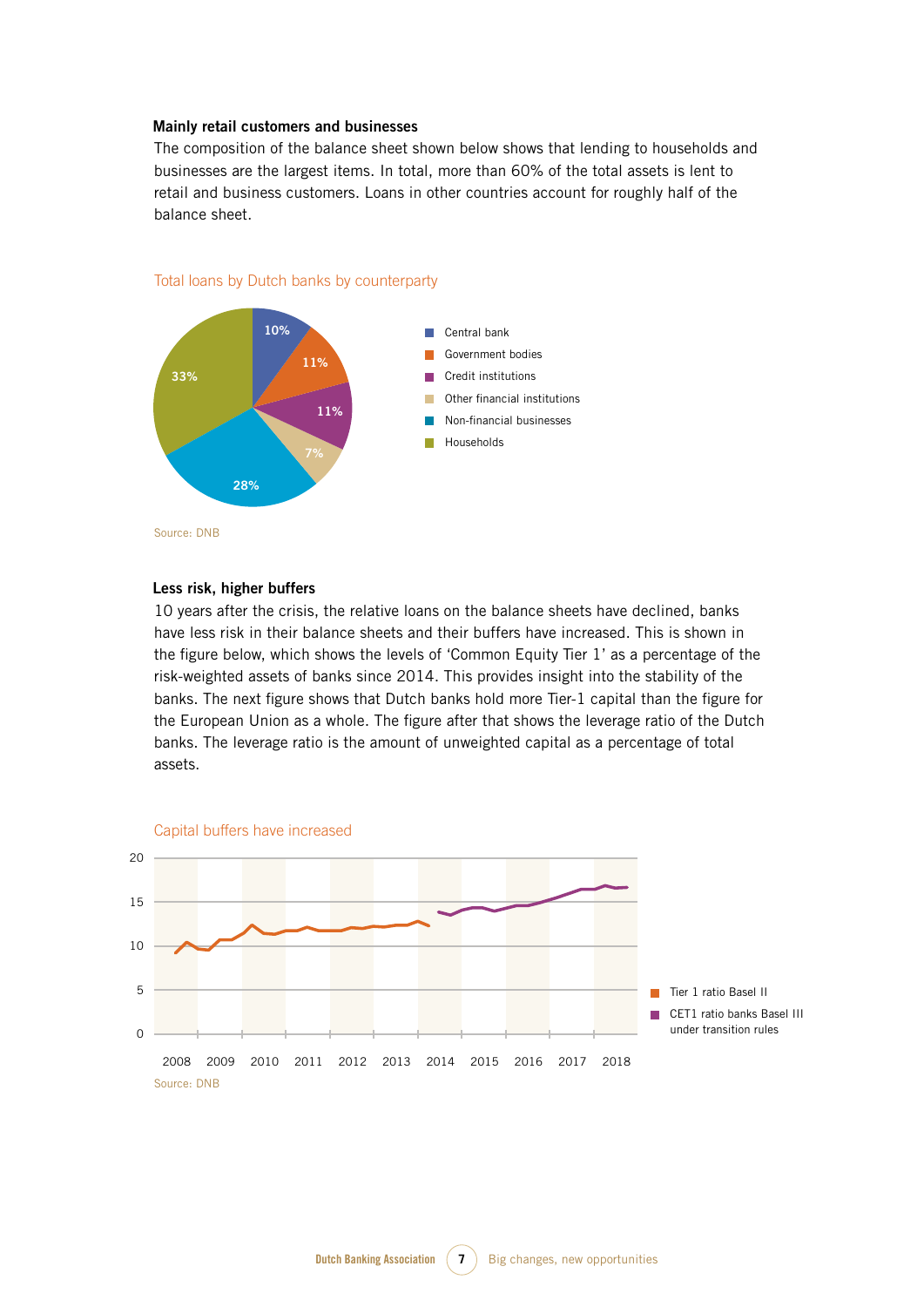

#### Capital ratios of banks in EU and the Netherlands Tier 1 ratio

Leverage ratio of Dutch banks (CRD IV fully loaded)

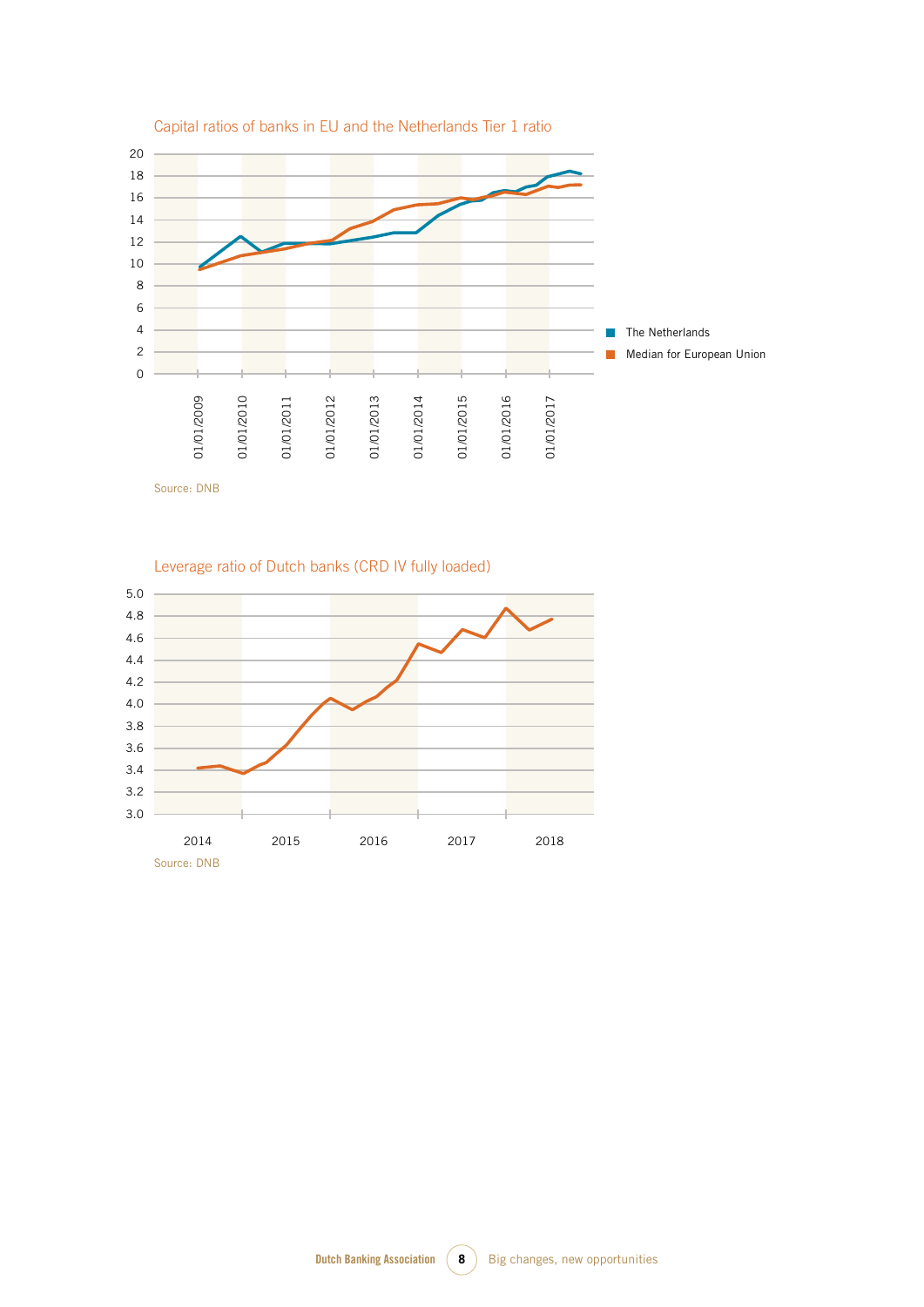# **Payments and Savings**

#### **Payments**

The banks provide for payments traffic in the Netherlands, which features a high proportion of electronic payments. Payments transactions feature relatively low costs and electronic payments (by bank card) are more popular than ever. 60% of all payments at the check-out in 2018 were made using a bank card. An increasing number of payments are also made with mobile devices.



Total number of payments (in billions)

#### **Savings**

Dutch households hold a total of around EUR 350 billion in savings accounts ('voluntary savings'). This amount has increased in recent years. Dutch people also have savings through mandatory collective pension schemes. An average of 8% of disposable income was saved in 2018, with over 7% of this saved through group schemes (pensions).



Dutch household savings (in EUR x billion)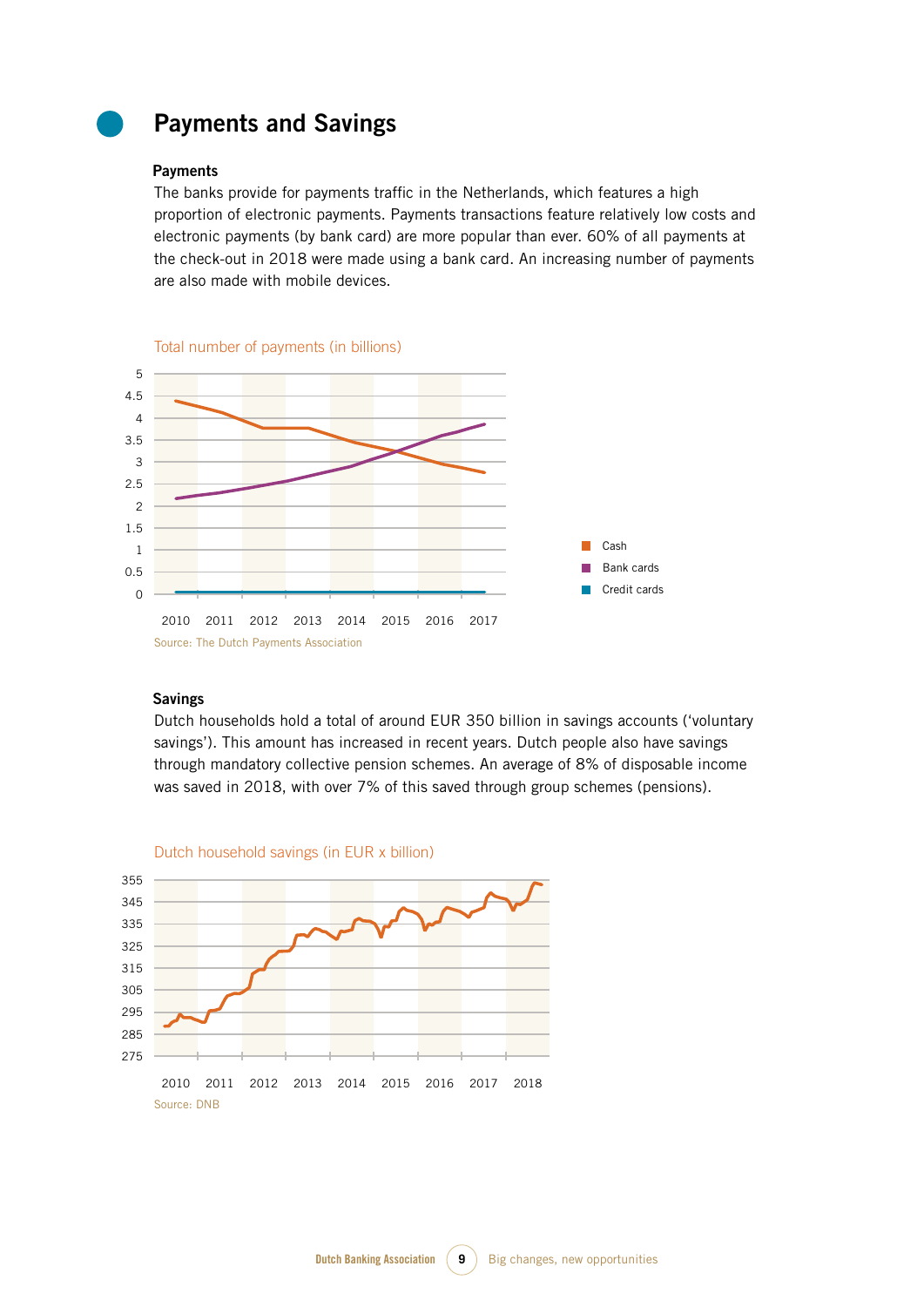

Collective and individual savings as a % of disposable family income

There is another side to the high level of mandatory savings. Due to the relatively low level of disposable household income and the high level of group savings, Dutch people have relatively low voluntary savings. This is also one of the reasons why our market for private investors is relatively small, as shown by the composition of assets held at Dutch investment firms. EUR 660 billion of the more than EUR 860 billion in assets entrusted is invested through pension funds. This is more than 75%. In future, we expect responsibility for saving for retirement to be shifted more to the individual, and the banks hope to play a central role in this process.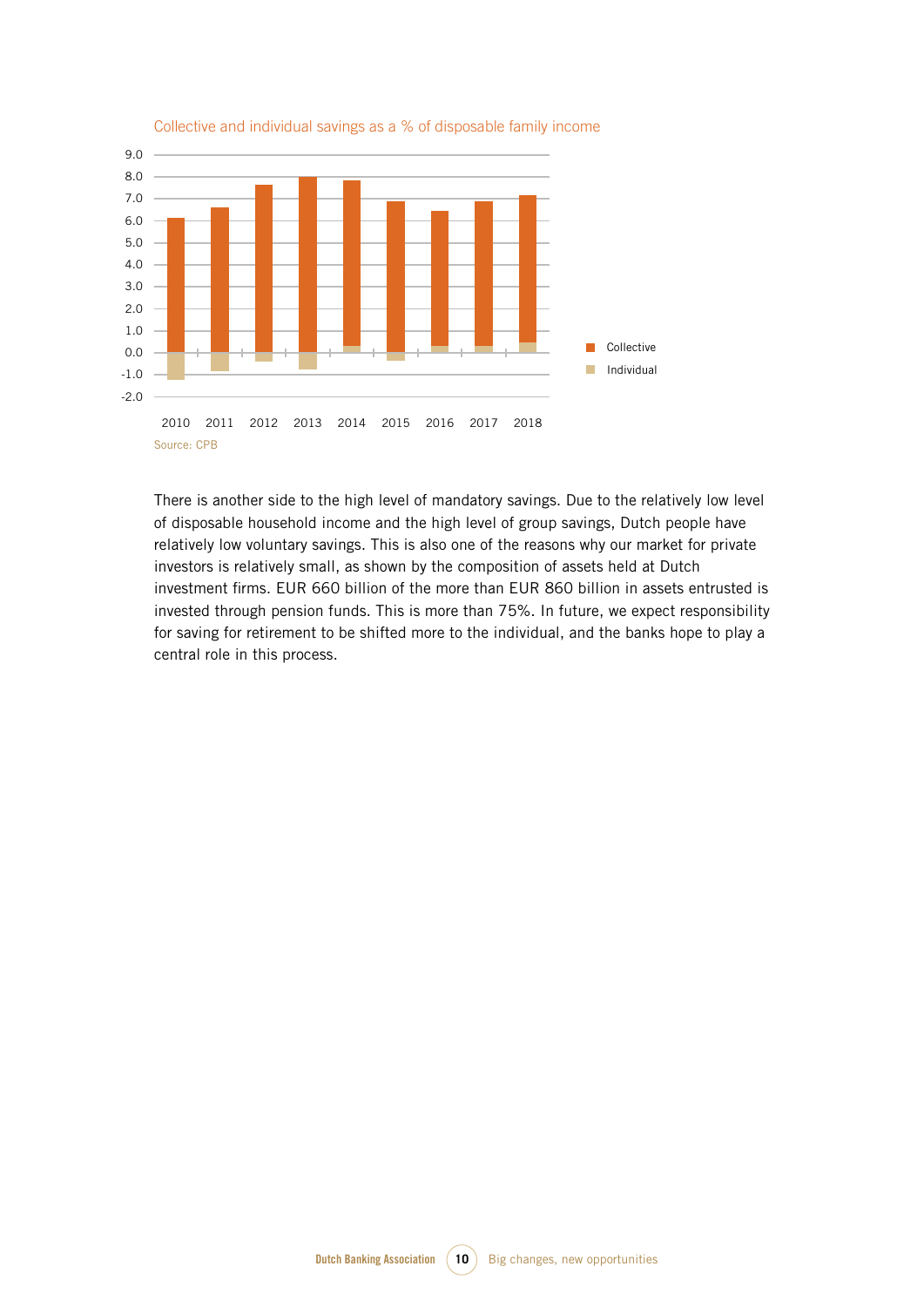

# **Housing**

#### **The biggest financier, market share is falling**

Total mortgage debt has increased over the past 8 years while the proportion of this lent by the banks has fallen. The Dutch banks are, however, still the main source of finance for the housing market. Around 75% of the outstanding mortgages in the Netherlands are provided by Dutch banks. In 2010, this figure was 80%.





# **Lending to businesses**

#### **Growth**

Outstanding loans to companies declined in the years after the economic downturn. The average volume of loans outstanding was higher in 2018 than in 2017. Dutch banks currently have lent around EUR 260 billion to companies in the Netherlands. The banks have a crucial role with respect to lending to SMEs.



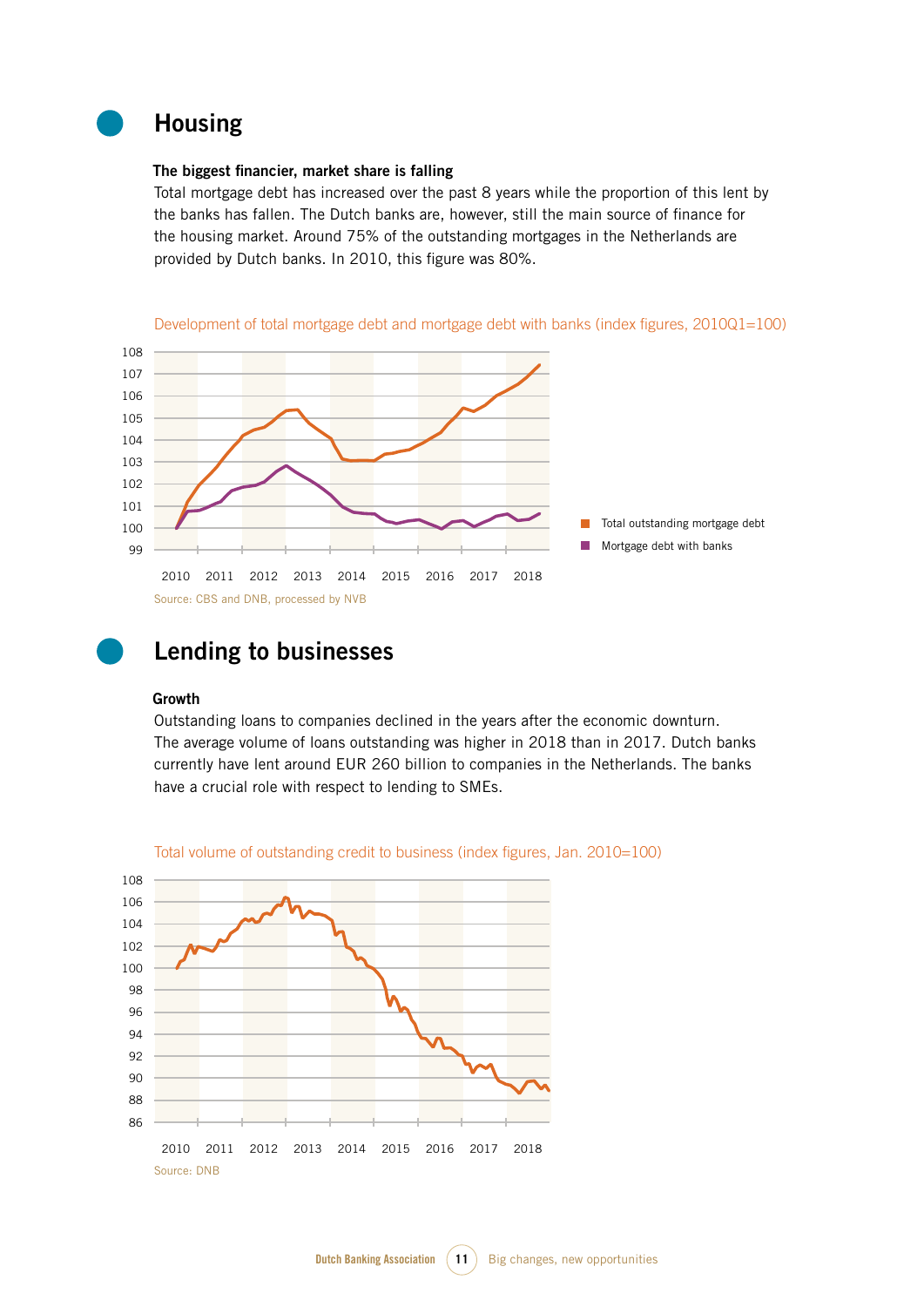# **Security and confidence**

#### **Security**

Given their position and their access to information, banks are social actors and play a vital role in combating money laundering and the financing of terrorism. Banks and their customers moreover regularly have to deal with fraud and other forms of financial and economic crime, such as fraud in payments traffic, mortgage and real estate fraud and ATM gas attacks. The total losses due to fraud in payments traffic has declined as a result of technical measures and cooperation with the police. Combating fraud and ATM gas attacks continue to be important items of attention. Customers value the security of electronic banking and payment with an average score of 7.8. Non-bank fraud such as internet and invoice fraud is increasing annually, while fraud in internet banking continues to decline.



Fraud losses in payments traffic (in EUR x million)

#### **Customers**

Independent consumer research for the Banking Confidence Monitor shows that consumer confidence in the banking sector showed another small increase in 2018, as has the confidence of consumers in their own banks. The following scores were achieved, on a scale of 1-5:

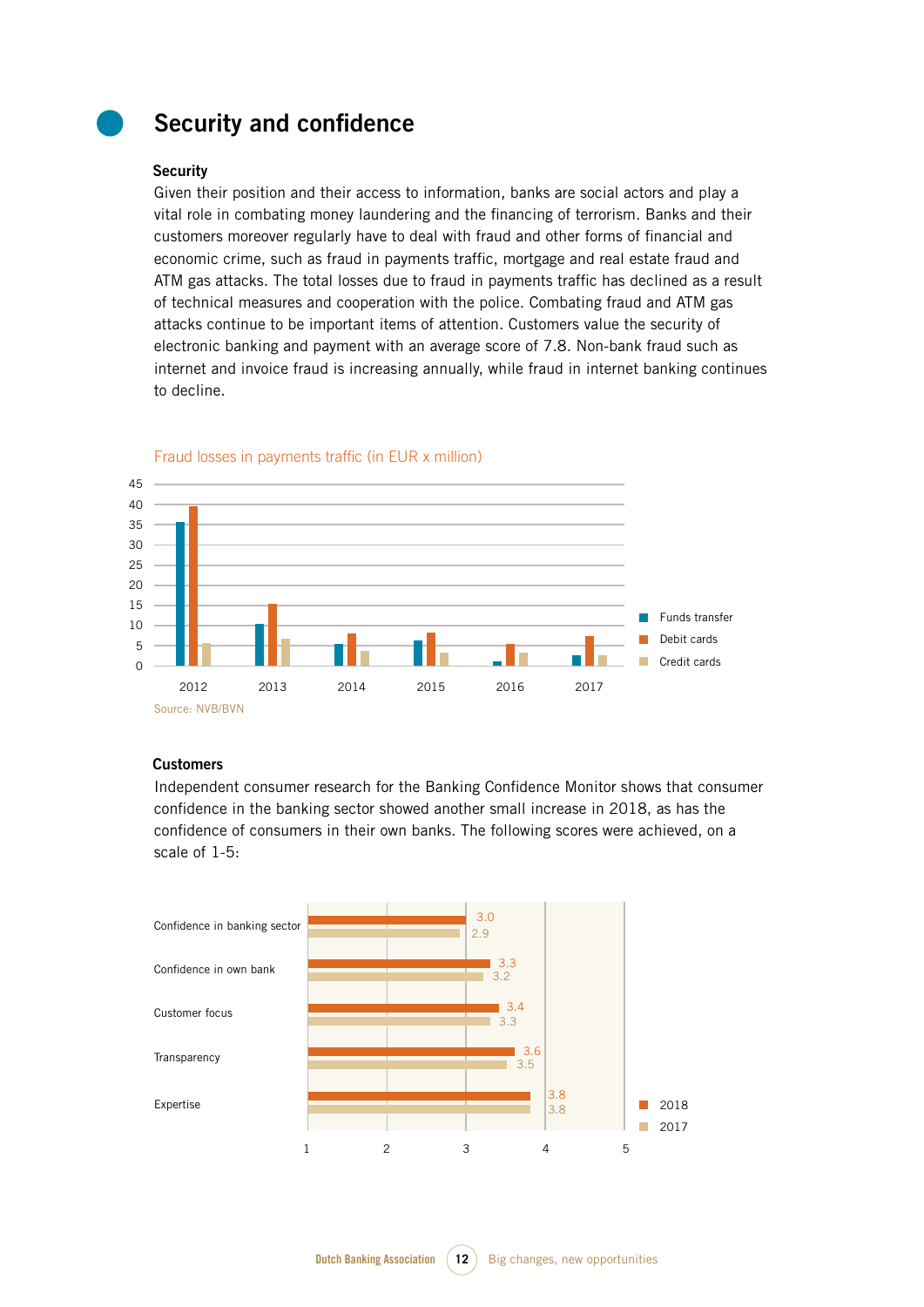# 2 What are our challenges?

Technological reality Fintech **Digitalisation** Connectivity always and everywhere Internet of things Artificial Intelligence Data

**Privacy** 

**Demographic developments** More leisure time **Urbanisation** Ageing population Increase of single-person households Social uncertainty Immigration

From ownership to use Energy saving Investment requirements

# **Sustainability**

Changing consumer behaviour New energy sources Circularity of materials

**Personalisation** Making the labour market more flexible Decentralisation of government tasks The gig and sharing economy Political fragmentation Brexit **The Netherlands in Europe**

**Dutch Banking Association 13** Big changes, new opportunities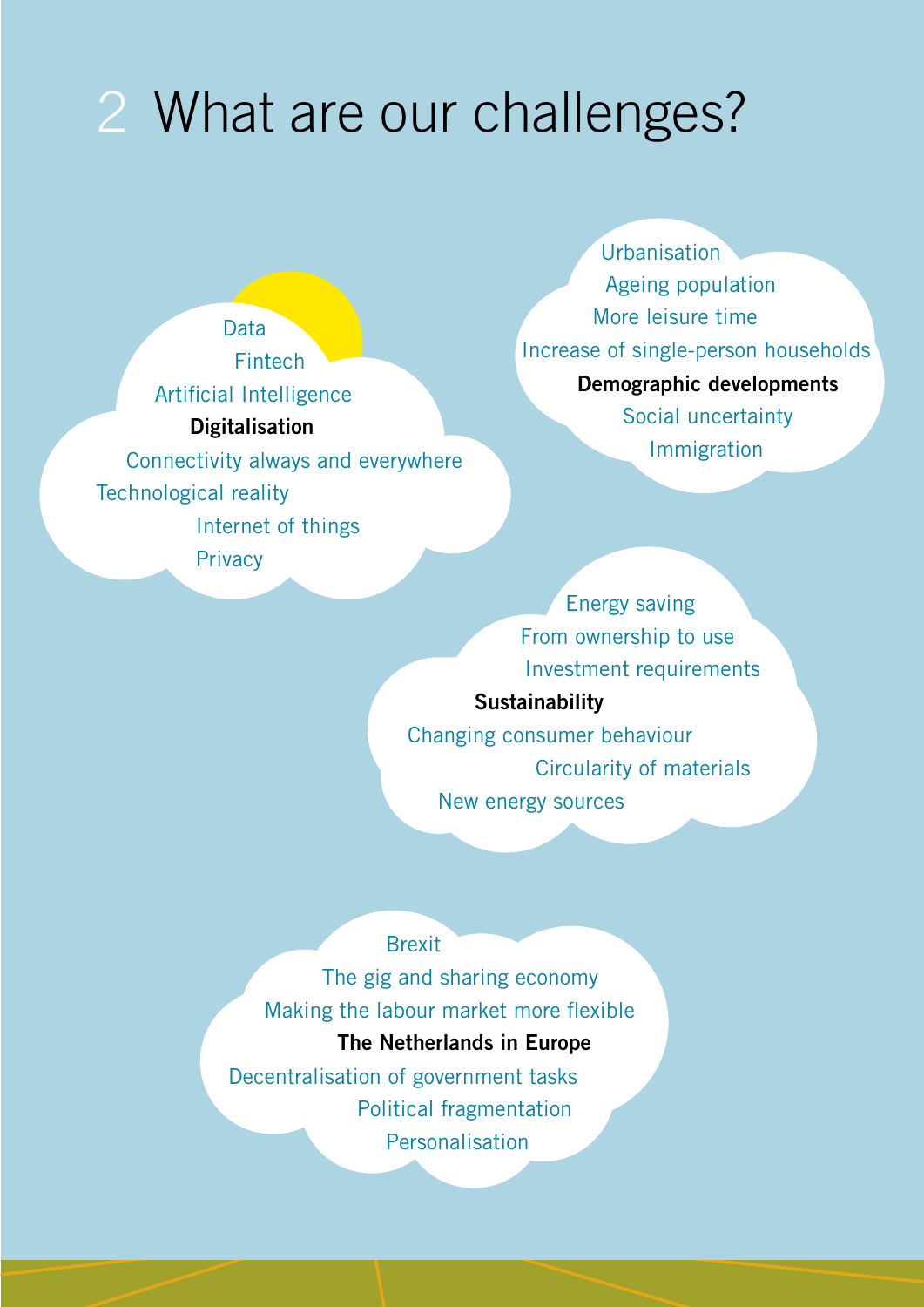# **Regulation and self-regulation**



#### **Kees van Dijkhuizen –** CEO of ABN AMRO

'Dutch banks are in much better shape and are totally renewing themselves, but at the same time they are part of a highly competitive ecosystem that transcends national borders.'

#### **Where are we coming from?**

- e cooperation • Enormous growth of the financial system and too much interconnection between banks and governments
- Not enough contact between the sector and its stakeholders
- No discussion of the value added by the sector with politicians and society
- • From an international perspective, the sector has introduced leading initiatives with respect to conduct and culture in the form of the Banking Code, the Banker's Oath and disciplinary law

#### **What is our challenge?**

- Hold an open dialogue with the politicians and society regarding the development of the ecosystem and the expectations of society
- Demonstrate the renewal of the sector in our service provision and continuing to work on culture and conduct
- The Netherlands is an open economy, with an interest in good access without national barriers
- A uniform regulatory framework: continuing to work on supervision, resolution, and a European deposit guarantee system
- Strong and robust banks, also with awareness of an international playing field with non-bank competitors and dimensions in various regulatory frameworks



**Kirsten Konst** – member of the Group Management Board of Rabobank and chair of the Business Services Committee

'Banks want to provide a good service to their customers. The sector has fully committed to observing the Code of Conduct for SME Finance (*Gedragscode Kleinzakelijke Financiering*).'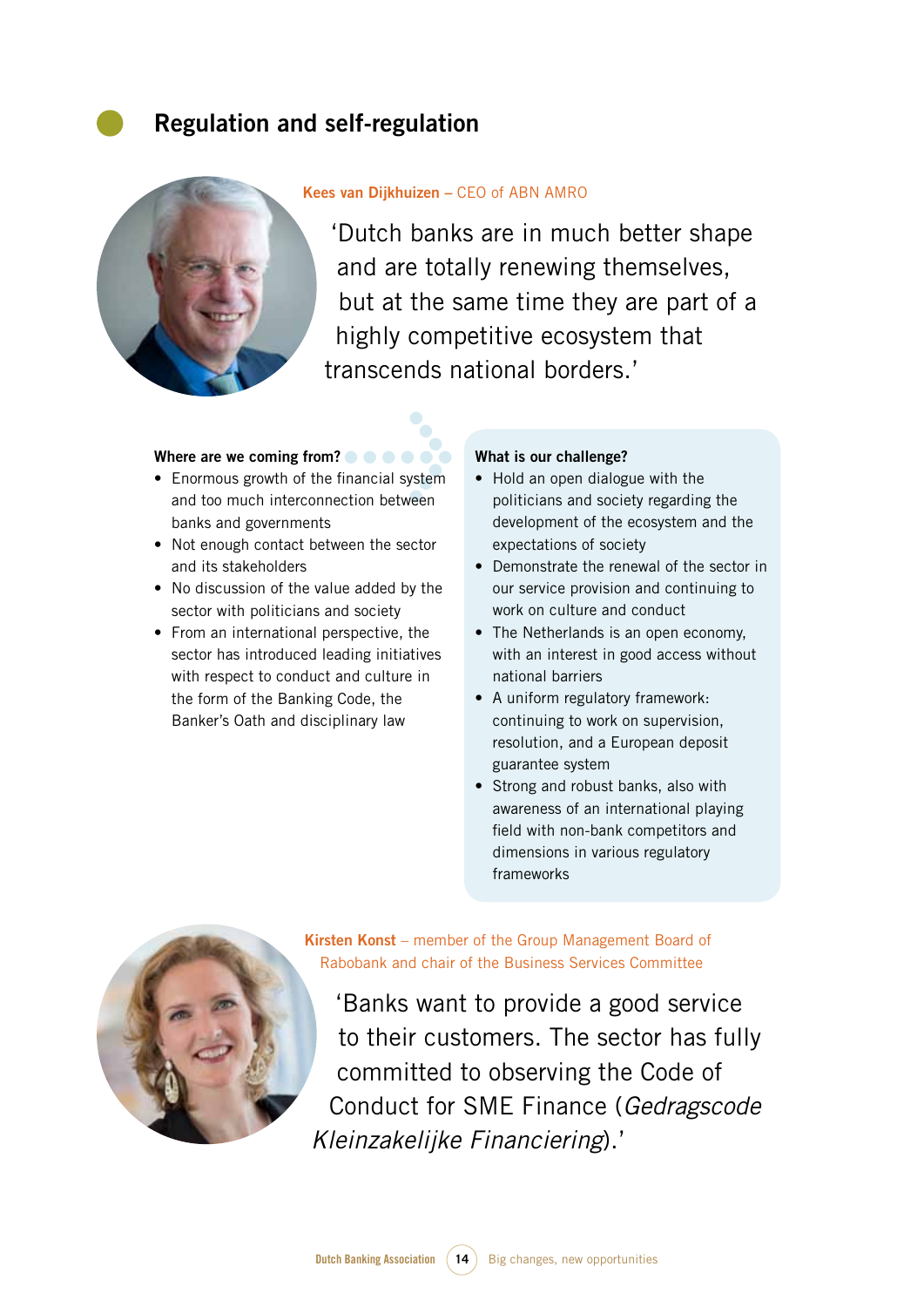# **The Netherlands in Europe**



#### **Where are we coming from?**

- Increasing criticism of Europe and polarisation in the public debate >
- Discussion on the desired degree of solidarity within the eurozone
- • Questions regarding the democratic legitimacy of European cooperation
- Discussion of the added value of international cooperation and geopolitical unrest
- Lack of clarity regarding the consequences of Brexit

#### **What is our challenge?**

- Europe is politically divided, but has to compete collectively in a global playing field
- Restoration of confidence with a banking union, further reducing the risk of state support
- The Netherlands has an open economy and Brexit will seriously affect us. The continued development of a European home market is in the Netherlands' interest
- Concerns regarding the business climate for financial and other companies
- Implementation of Basel 3.5



**Dick Klaasse** – Rabobank Markets Global Head Markets Trading and chair of the Financial Markets Committee

'We cannot fully predict the consequences of Brexit for the financial markets, while the effective operation of the European market is very important for the Netherlands.'



**Auke Leenstra** – Citi Country Officer, Head of Banking Benelux and chair of the Foreign Bankers' Association (FBA)

'This is the time to show the attractiveness of the Netherlands, for both existing and new companies. We are doing well, but we still need to do better.'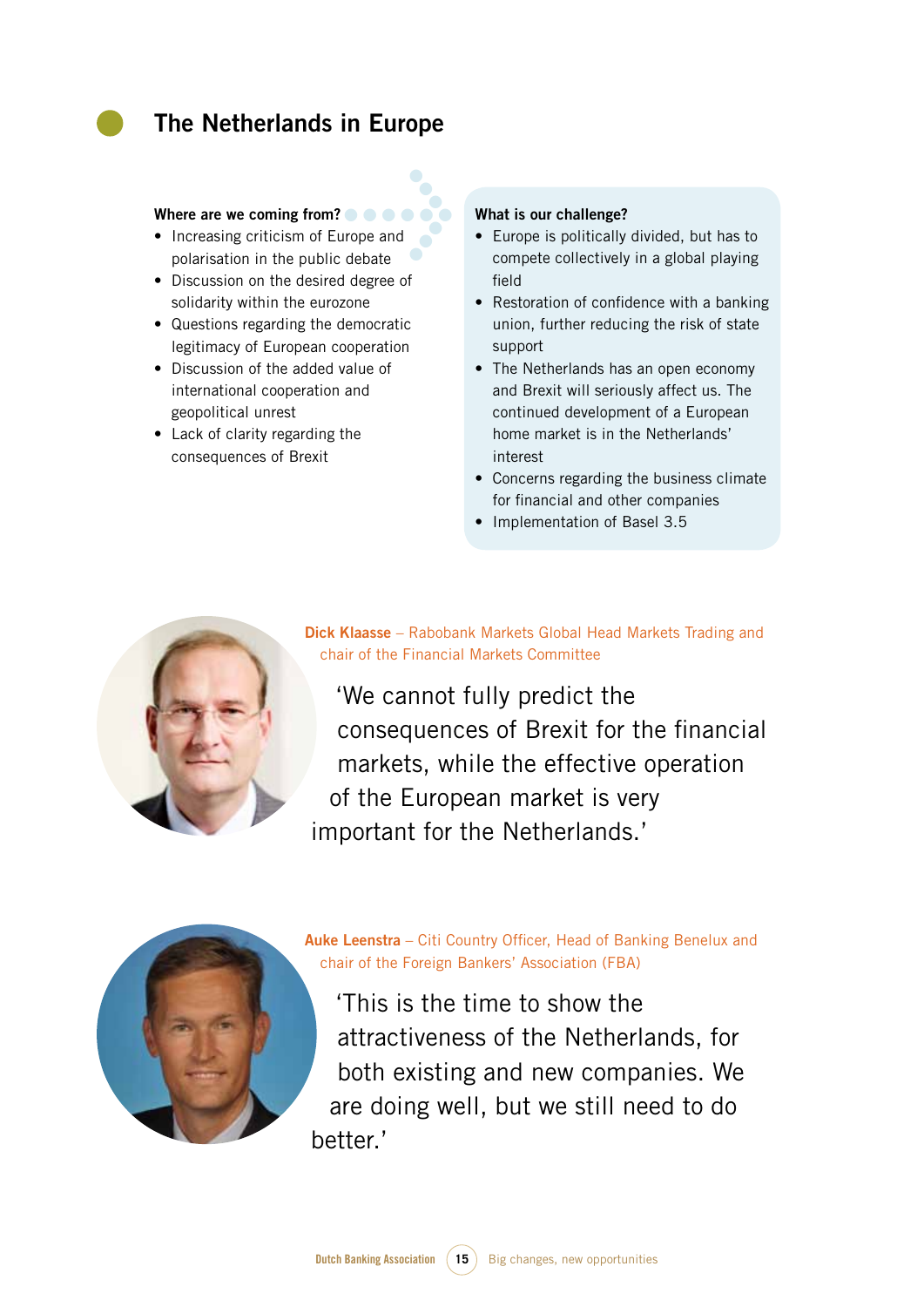# **Digitalisation**

**Hanneke Dorsman** – General Counsel and Company Secretary ABN AMRO and chair of the Legal Affairs Committee

'Our society is changing rapidly as a result of internationalisation and digitalisation. Our legal system is gradually adapting to this, because even in a more international and digital world there has to be clear definition of responsibilities.'

#### **Where are we coming from?**

- > • Customers increasingly look for innovation: they want more digital services, more convenience and speed, greater transparency and all this at low cost
- Many questions and discussions about privacy: how will customers want their personal data to be used and what is the role of the bank? For example, the Payment Service Directive 2 is a driver of innovation and at the same time causes concerns among customers regarding the security of their personal information
- Ethics and technology are inextricably linked and raise new issues: what do you, as a bank, stand for?

#### **What is our challenge?**

- Renewal drives competition: banks are keeping a close eye on the essence of banking, that is the safe custody of money, payments traffic and the bringing together of supply and demand in the financial markets
- What is the position of new parties such as bigtechs in the financial ecosystem and is the regulation appropriate?
- Concerns regarding the ability to meet far-reaching obligations on the basis of available information: there is a lot of information, but are we as a society able and willing to actually make the connections



**Mariëlle Lichtenberg** – member of Group Management Board of Rabobank and chair of the Consumer Affairs Committee

'Our services must be accessible to everyone, including vulnerable groups. Technology offers us the possibility of better meeting the needs of every customer.'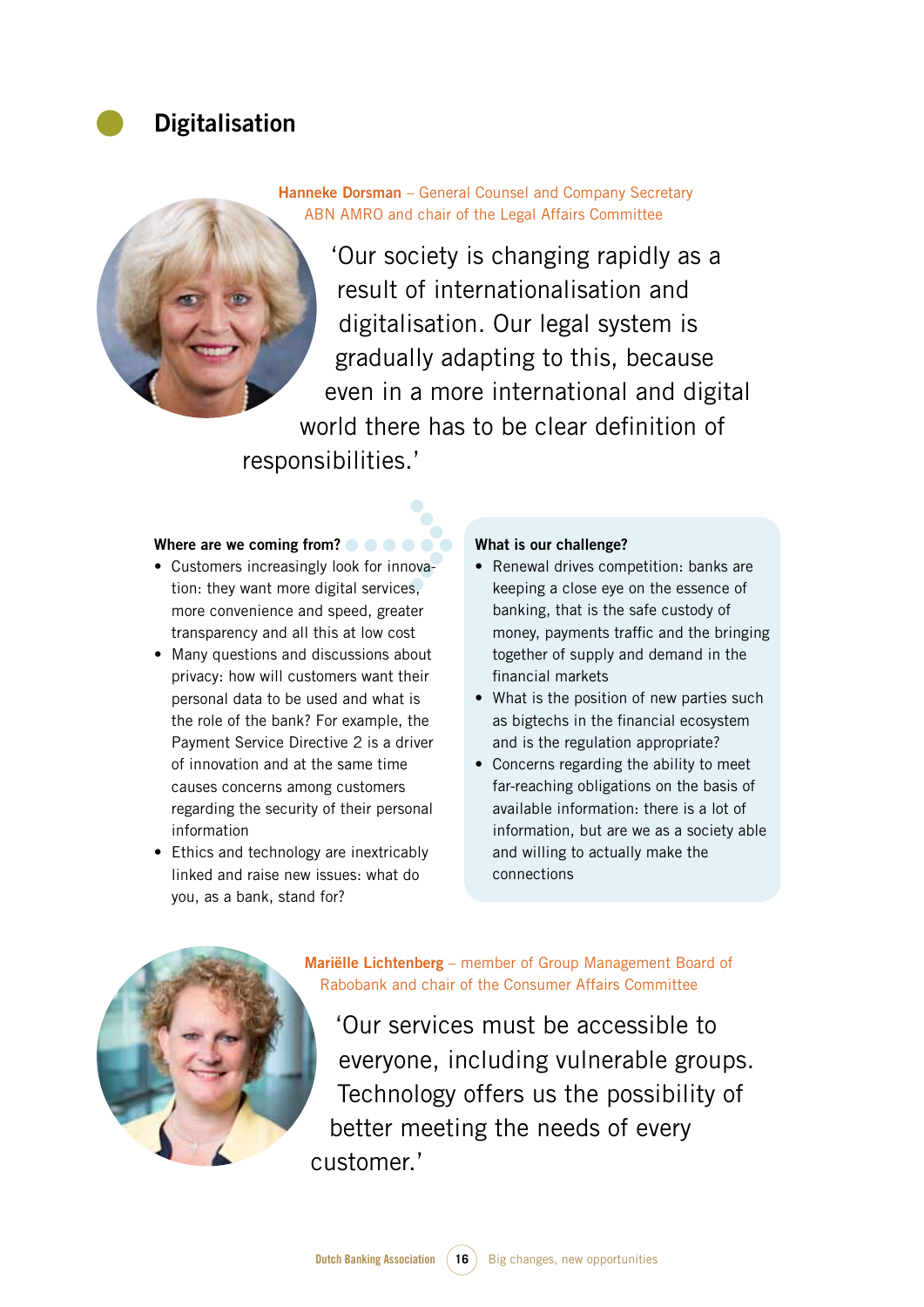**Employment practices**

**Sebastiaan Witkamp** – Executive Director Mizuho Bank and director of the Banking Employers' Association

'It is no longer possible to imagine society without digital skills. We are seeing that the rapid obsolescence of knowledge and competences makes training and development important for everyone.'

#### **Where are we coming from?**

- a<br> **b** a a a a a<br>
ployed more • Long-term decline in employment: 10 years ago, the sector employed more than 100,000 people. At the end of 2018, less than 70,000
- Many reorganisations at all banks
- High degree of job insecurity
- High staff costs compared to other businesses
- • Much financial and little technical knowledge

#### **What is our challenge?**

- Reputation as an attractive employer
- Diversity in gender and cultural background
- Motivation under pressure from restrictions from regulation, changed educational level, specific competences (including ICT)
- • Highly competitive working environment demands flexible businesses and people
- Finding sufficient people with technical knowledge



**Anja Vester** – head of HR at BNG Bank and chair of the Banking Employers' Association

'The banking sector is contracting and undergoing a heavy outflow. At the same time, there is increasing demand for specific and highly educated talent. Given these conflicting forces, being an attractive employer is a big challenge.'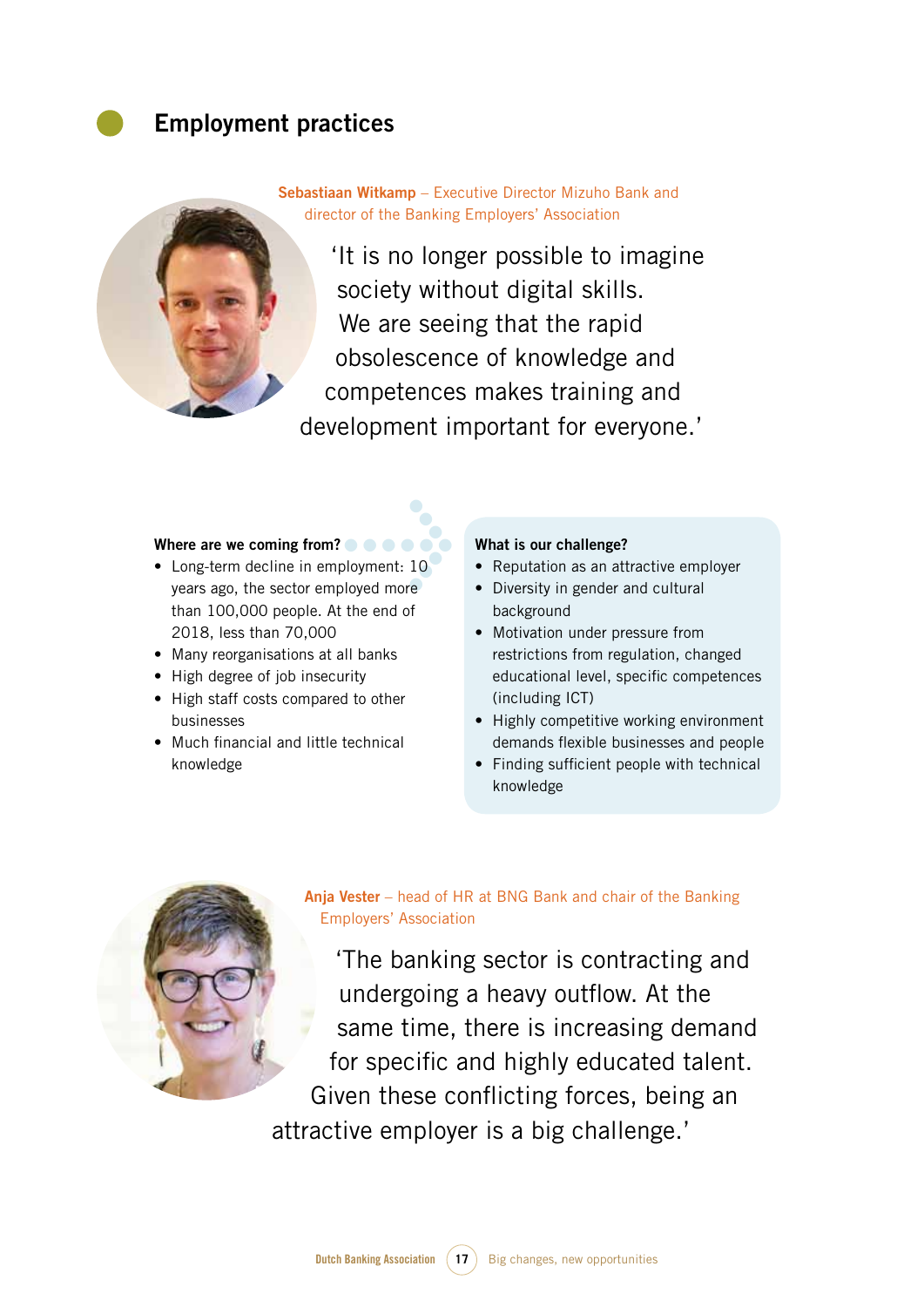# 3 Our contribution to social themes

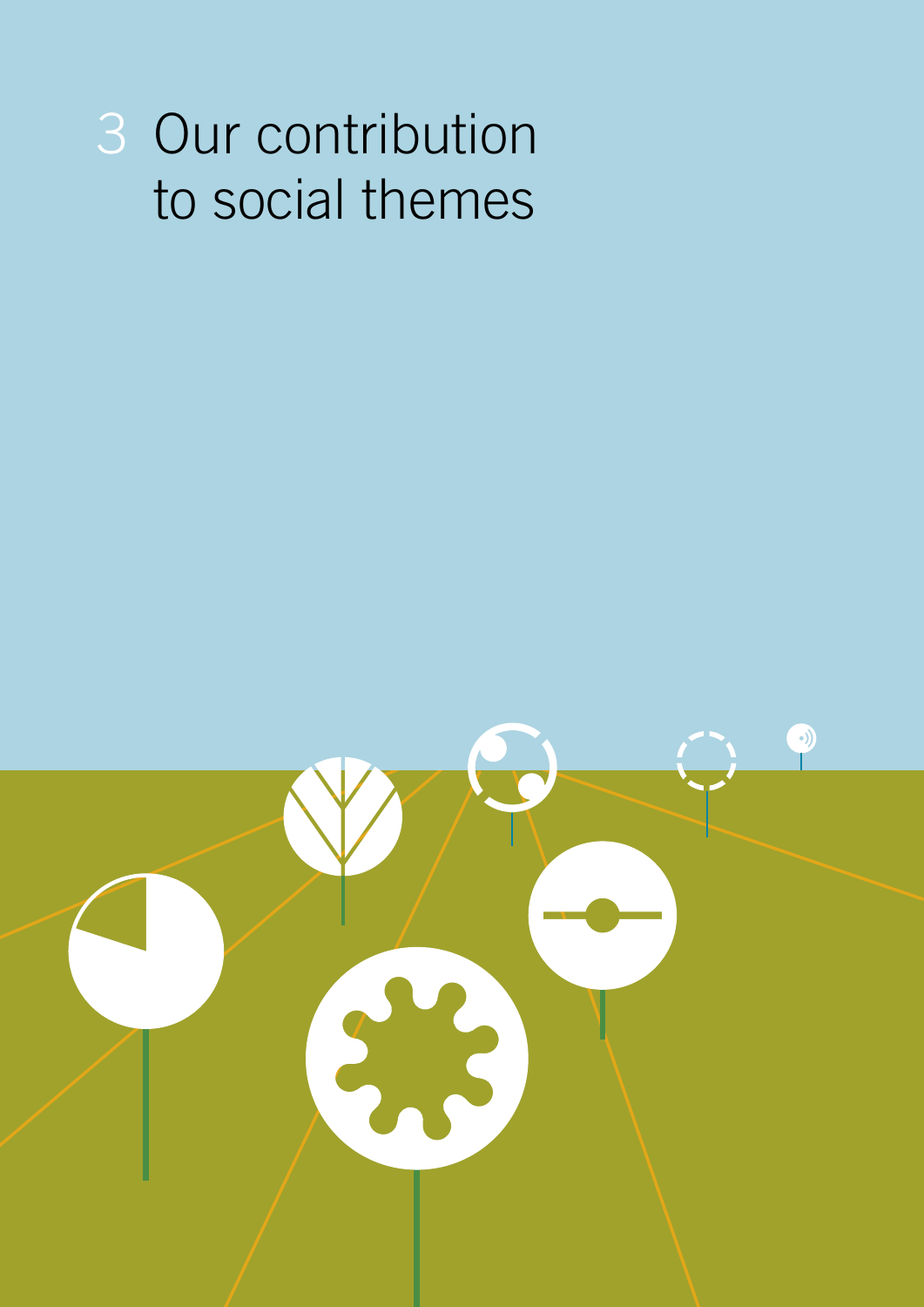## **Sustainability**

As part of its role, the Dutch banking sector wants to contribute fully to making our society sustainable: we provide finance on the basis of a mission in which sustainability is important, we are facilitators and promoters of the transition to a CO<sub>2</sub>-neutral society and a circular economic system. As a financial services provider, the sector wants to be a leader and a challenger, especially with respect to themes from the Sustainable Development Goals (SDGs) where it can make the most difference.

#### **Actions and results so far**

- • ICSR covenant
- Green Deal/Expertise centre for finance of sustainable energy projects
- Finance of Solar Panels Instrument
- Sustainability of real estate (incl. accelerated sustainability improvements to offices)
- Common principles for the financing of circular businesses
- CEO climate statement
- Spitsbergen Ambition
- Sustainable and responsible investing
- Methods for measuring climate impact (incl. PCAF)

#### **Our ambition**

*1 Sustainable competition*

The sector aims to shape the process of making our economy and society sustainable together with our customers and other stakeholders. In an international context, the sector aims to be a leader in the integration of sustainability aspects in finance, for instance with respect to human rights.

*2 Climate Agreement* 

The banks are contributing to the realisation of the Climate Agreement: by making the climate impact of loans and investments visible, and by helping consumers and businesses reduce their climate impact. We do this among other things by offering practical solutions for financing issues and by working more intelligently with customers, governments and other financial institutions.

*3 Circular economy*

We support initiatives to achieve an economy in which the reuse of materials is maximised and the use of commodities is kept to a minimum. New business models are needed, and this has implications for finance as well.

#### **Key issues**

Real progress on sustainability requires not only a financial sector that provides structural support, it also requires good cooperation with both customers and governments (national and regional - for example the municipal energy strategies) and other financial institutions.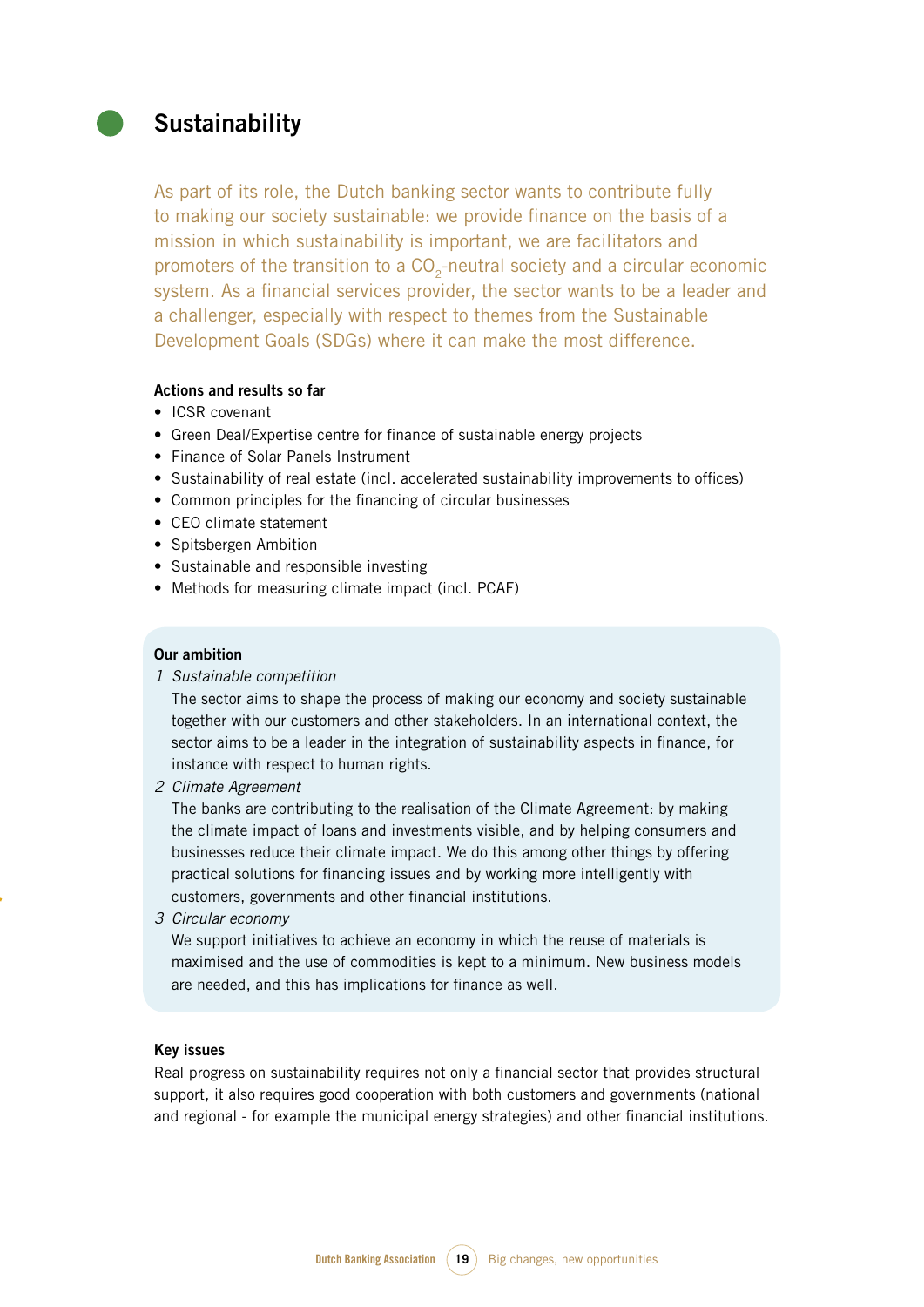# **Digital banking**

Digital and mobile services are the new norm for many customers. As a sector, we want to provide innovative solutions for this changed customer demand. Technology is the catalyst for unlimited availability and use of information, but no one can as yet predict the social implications. The banks have to count on the confidence of their customers – also regarding the management and use of personal data. We want to add value as a reliable partner for our customers and society.

#### **Actions and results so far**

- Mobile banking is replacing internet banking
- Digital mortgage applications
- Online identification with third parties via the bank (iDIN)
- Facilitation of open payment data (PSD2)
- Online asset management
- Financial overview and information
- Peer-to-peer payment apps
- Use of video calls with customers
- Public discussions of the use of data

#### **Our ambition**

*1 Dialogue on information technology*

Information is everywhere in society and technology means that this information is used by everyone more. We want to contribute to the public debate and take the lead in the use of information and information technology in financial services.

*2 The banks as a trusted digital platform*

The banks connect parties in a new ecosystem in which an increasing number of non-financial parties are digitally connected. The banks are increasingly working with bigtechs, fintechs and other players and want to be a reliable party for the data and identity details of customers in this ecosystem.

*3 Online 'legal system'*

The use of algorithms and artificial intelligence can raise ethical issues. What conditions do we set for the inclusion or exclusion of people and the use of data? The responsibilities of the various parties need to be defined in the digital world as well. We want to contribute actively to these numerous issues and take the lead on the ethical issues that arise.

#### **Key issues**

Now that increasing amounts of data are being generated, expectations of the possibilities among customers and society in general are rising as well. This is changing the meaning of privacy and possibly also the duty of care of financial services providers.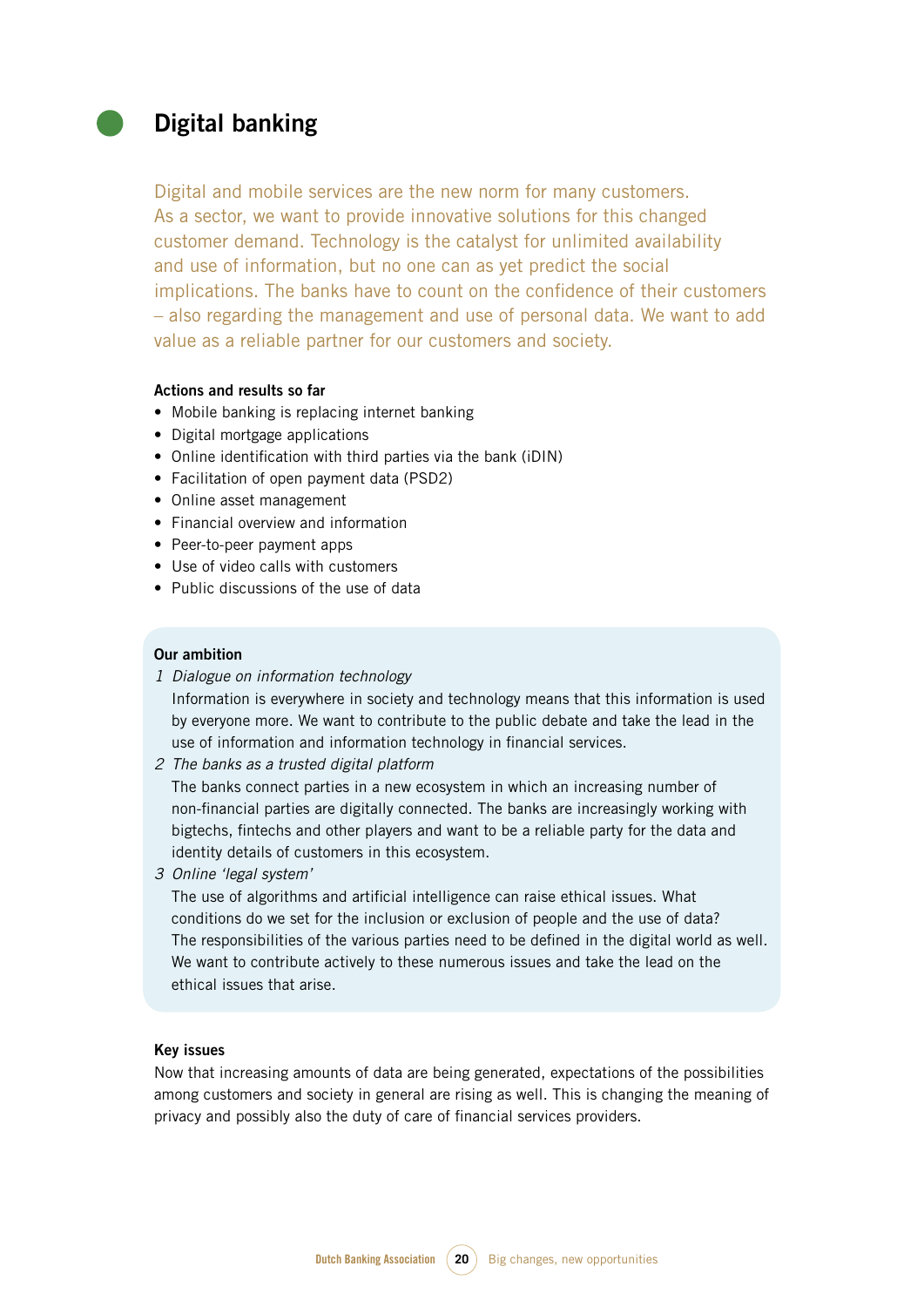# **Security**

We want to contribute to the physical and digital safety of society. Banks contribute to the fight against financial and economic crime and will play their part as gatekeepers and guardians of the financial system as effectively as possible. We will cooperate more closely with the police and the judicial authorities in order to know our customers better and detect suspicious transactions. Safeguarding cyber security is the cornerstone of the modern bank. Given their position and access to information, the banks play a vital role in combating money laundering and the financing of terrorism.

#### **Actions and results so far**

- Financial Intelligence Unit cooperation in dealing with money laundering and the financing of terrorism
- Financing of Terrorism Task Force
- Stichting Fraudebestrijding Hypotheken: mortgage fraud
- • Hemp Cultivation Covenant
- Brochure on banking for sex workers
- Crisis infrastructure banks/DNB/minfin (for instance in case of DDoS attacks)
- Threat Intelligence Based Ethical Red Teaming (TIBER)

#### **Our ambition**

- *1 To improve transaction monitoring and customer screening for high-risk customers* The banks do this by studying possibilities for mutual cooperation.
- *2 To increase cyber resilience*

Safeguarding digital security requires increasing attention. Governments, institutions and businesses, including banks, invest much time and money in maintaining their digital security. This will continue to be the case in the coming years. The banks will accordingly continue to make their systems more robust, partly by actively exchanging relevant threat information and strengthening their systems on the basis of the results of the tests under the TIBER project of DNB.

*3 Cooperation with governments*

The banks strive to fulfil their gatekeeper role as effectively as possible. With over six billion payment transactions every year, this is a big task. There are possibilities for strengthening public-private cooperation, but also for strengthening cooperation between the banks themselves, for instance with respect to transaction monitoring and know-your-customer. The sector wants to commit to this.

#### **Key issues**

Much of the information that is needed for effective fulfilment of our role as gatekeepers and guardians of the financial system is held by governments. Privacy legislation can be an obstacle to the sharing of this information. Interbank cooperation also clearly has limits due to competition law.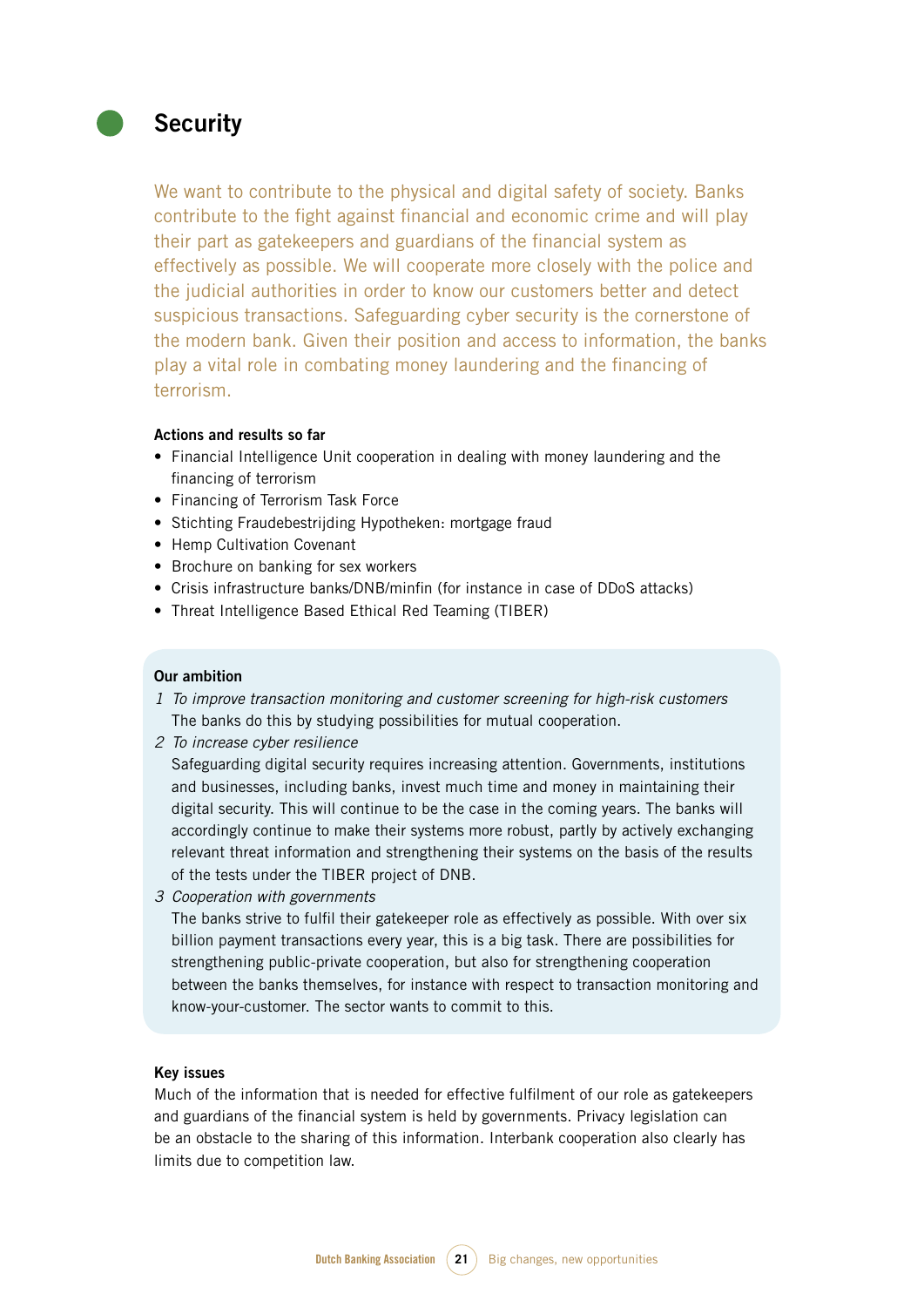## **Consumers**

The sector wants to make its customers more financially resilient. For instance, the sector is actively contributing to easing the debt problem. The sector is also helping customers with the provision of a full financial overview. Banks are introducing new products that meet customer needs. The sector is also committed to providing more financial education to young people and children. After all, what you learn when young you will practise when you get older.

#### **Actions and results so far**

- • Banks in the classroom (*Bank voor de klas*), Guide on money matters, 4,000 guest lessons a year
- The 'Enjoy Repaying Your Mortgage' campaign ("*Aflossingsblij*")
- Stakeholder information on processing of personal data
- Mortgage portal
- Annual survey of consumer confidence
- Social Forum on debt, with specific target groups of young people and older people
- Hyper-modern and innovative payments traffic (innovations such as contactless payment, geo-blocking and instant payments)
- • Pre-completed tax return (*Vooringevulde Aangifte*, or "VIA")

#### **Our ambition**

*1 Guidance, insight and oversight in financial services*

We want to increase our efforts on providing insight and oversight for customers. We provide accessible information on matters such as payments, mortgages and also on a customer's financial situation if they so wish. We offer access to investing for private customers in a responsible manner. We are continuing our cooperation with the government with Banks in the classroom for children and young people.

- *2 Cooperation on prevention and early identification of debt problems and abuse* Proactive approach to (imminent) problems for customers, proactive partner in the general social debt agenda through early identification, implementation of administrative agreements on dealing with financial abuse of older people.
- *3 Standing up for the customer's interests* Engagement in a social dialogue on the future affordability of the housing market. The banks actively approach vulnerable customers, for instance with respect to interest-only mortgages. Applying knowledge to assist in finding affordable solutions for making homes more sustainable.

#### **Key issues**

The expectations from and demands on customers are increasing. Digitalisation offers many more possibilities, but does not always make the overall situation more comprehensible for customers. PSD2 offers many opportunities for customers, but it is important that customers are aware of the implications of sharing their personal data.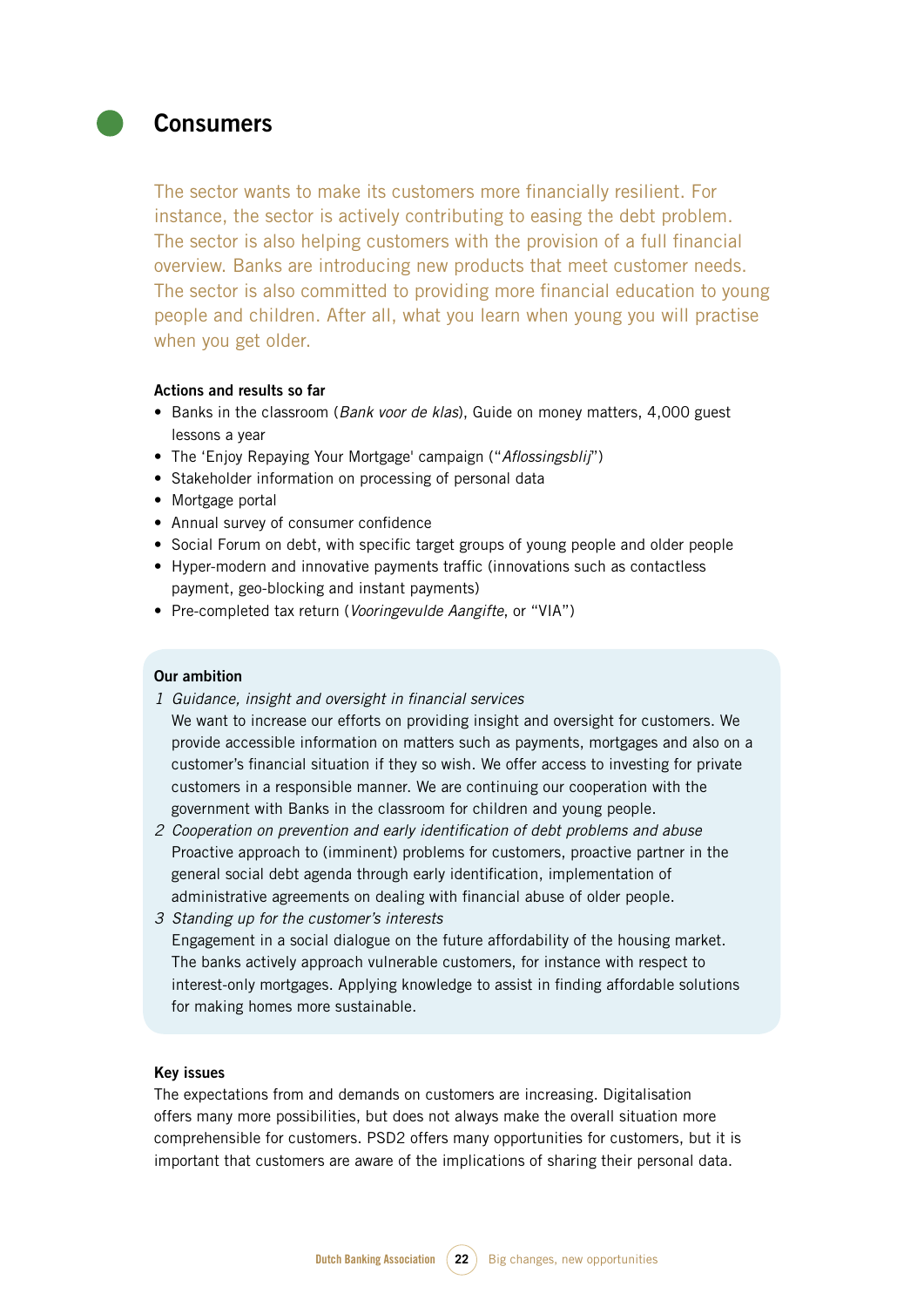## **Entrepreneurs**

Banks want to be the obvious partners for entrepreneurs, and stay with them while they realise their ambitions. Small and medium-sized enterprises are the engine of the Dutch economy. Responsible lending and good service to SMEs is a core business for the banks. From its own resources and in cooperation, the sector contributes to an improved business climate and the meeting of national financing requirements.

#### **Actions and results so far**

- Dialogue meetings with SMEs
- SME summit 2016
- • National Financing Guide (*Nationale Financieringswijzer*)
- Code of Conduct for lending to small businesses
- Disputes resolution (Kifid) available for loans to small businesses
- Study of special asset management

#### **Our ambition**

*1 Investment capability of SMEs*

Insight into the development of the investment capability of SMEs is important for entrepreneurs and the Dutch economy. We are taking the initiative for an analysis and a broad dialogue on this issue. We want to assist our business customers in the timely meeting of structural challenges.

- *2 The market for finance for small businesses* The Code of Conduct for lending to small businesses is the guiding principle for our service to SMEs. We will monitor the application and proper operation of the Code of Conduct. We encourage entrepreneurs to increase their financial education and support the availability and professionalisation of alternative financiers.
- *3 Cooperation on national financing requirements* The banks are working together for a healthy business climate with a wide range of financing options. The Netherlands faces serious challenges with respect to the climate and energy in the coming years. We want to contribute to the national financing requirements associated with this. We will do this with knowledge, expertise and finance. We also support the foundation of the Dutch financing and development institution Invest-NL.

#### **Key issue**

The sector wants to see a quick and proper completion of the Uniform Compensation Framework for interest-rate derivatives sold to SMEs.